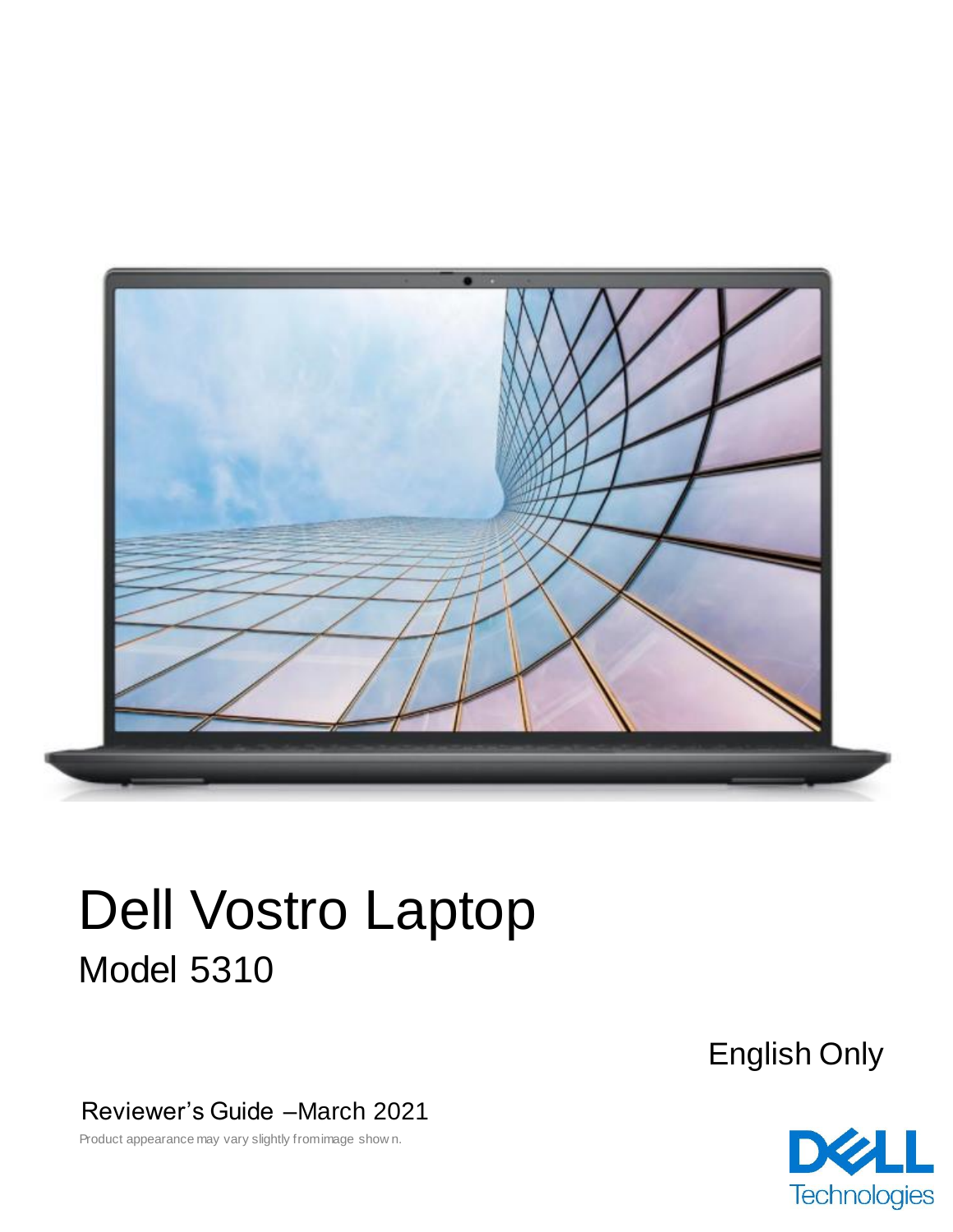

# **Built for Small Business**



The Vostro family of PCs is built for Small Business. Whether you're balancing the books, ordering inventory or managing payroll, the easy-to-use Vostro family of PCs is dedicated to helping your business thrive. This brand delivers reliable security, essential productivity features, outstanding support and exceptional affordability.



Product appearance may vary slightly from image show n.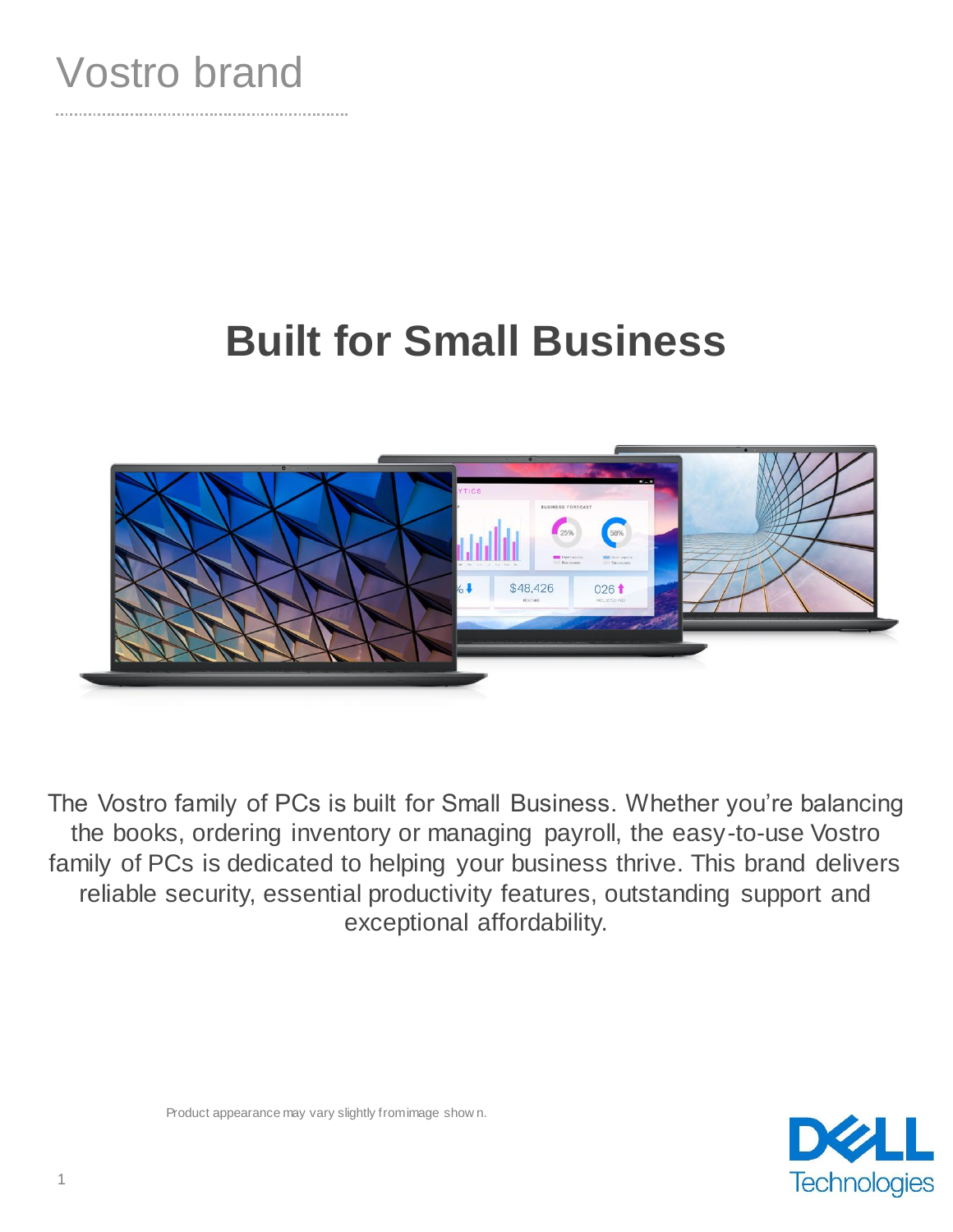### Vostro 5310 Laptop **Feature Overview**



#### **See more. Do more.**

**Narrow borders**: See more than you might expect on a 13.3-inch laptop thanks to a 4-sided narrow border, 16:10 screen, so your work has your undivided attention.

#### **Compact without compromise**

**Size is key**: Edge to edge spill resistant keyboard with larger pitch keys give users added typing comfort so you stay productive.

**Keeps its cool:** A redesigned thermal system unleashes the power of your device while also preserving its thin design. Dual heat pipes move heat away from your CPU and GPU, dual fans mean more fan blades to move more air, and a drop-hinge allows air to circulate underneath your laptop.

**Peace and quiet:**With a fluid dynamic bearing system, your laptop's fan is not only long-lasting, but it also runs quietly while keeping your device performing at its best.

**Built to last:** For workers constantly on the move, the Vostro 5310 offers a reliable design that passed 15 military-grade tests to ensure your laptop stays protected as you work on the go.\*

**Goes where you do:** Keep getting work done thanks to the Vostro 5310 light weight and thin design. You can comfortably take it anywhere you go.

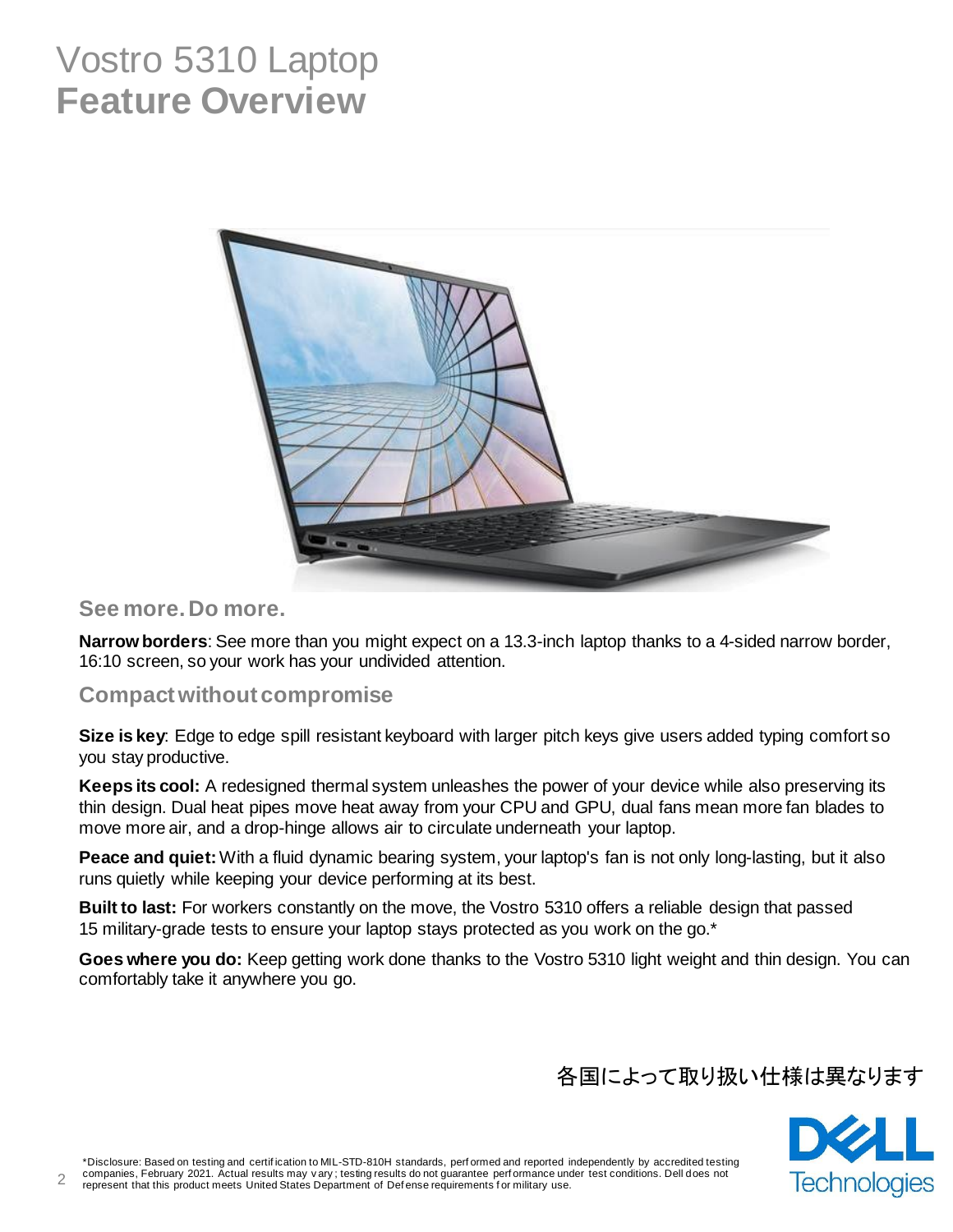### Vostro 5310 Laptop **Feature Overview**



#### **Packed for productivity**

**Powerful processing:** Tackle your workday with the power of up to 11th Gen Intel® Core i5/i7 processors that are fast, reliable and high-performing.

**Work anywhere:** Enjoy great connectivity with optional Intel Wi-Fi 6E 6GHz, which means faster downloads, smoother streaming and easier sharing.

**Charge up**: Charge your device up to 80% in an hour with ExpressCharge for worry-free battery performance that won't keep you tethered to an outlet.

**Plenty of ports:** Connect to the devices you need to with an array of ports, including two Thunderbolt™ 4.0 Type-C™ ports, which deliver a more universal cable connectivity solution.

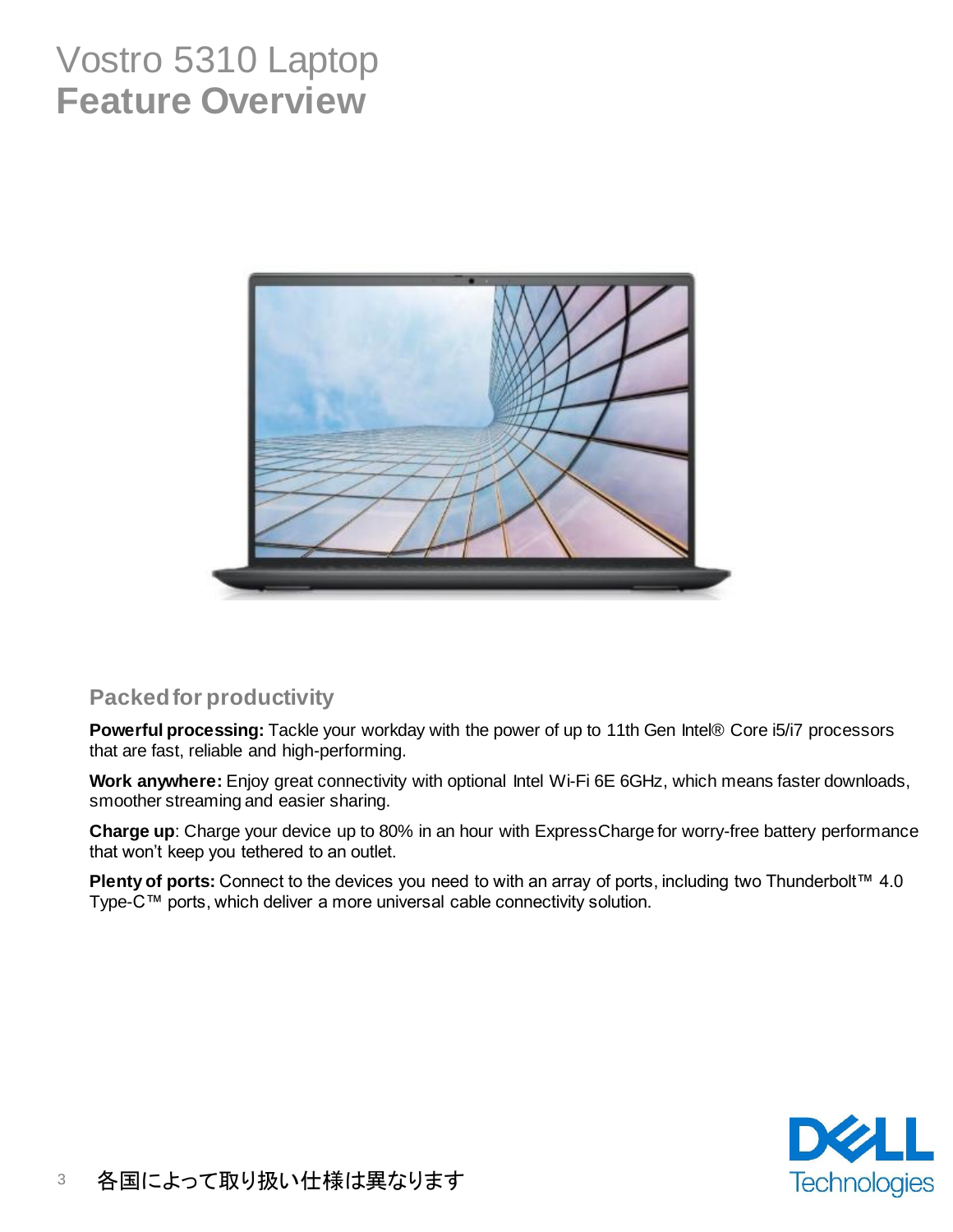### Vostro 5310 Laptop **Feature Overview Continued**



#### **Built in Security**

**Prioritize privacy:** The privacy shutter ensures no one can see you while the HD webcam isn't in use, so you're protected from accidental embarrassments.

**TPM 2.0:** The Trusted Platform Module 2.0 is a commercial-grade security chip installed on the motherboard that creates and stores passwords and encryption keys. It verifies that the computer has not been tampered with before booting up, and protects your data against external software attacks.<sup>\*</sup>

**Simple & secure:**The optional fingerprint reader with Windows Hello allows you to easily and securely log in with just one touch.

#### **Advanced video conferencing**

**Crystal-clear camera:** The high-quality HD camera lets you converse face to face in vivid detail, and at just 2.7mm, its size allows for borders to be narrower.

**Waves MaxxAudio®:** Never miss a word with an immersive audio experience professionally tuned by Waves MaxxAudio® Pro that includes 5.1 channel sound, echo cancellation and background noise reduction. Now when you're conferencing, you're not disrupted by hearing your own voice, and sound is clean and clear.

**Clearer quality:** SmartByte software ensures video-conferencing applications receive network bandwidth priority over other applications, so every business call features outstanding clarity.



\*Not available in China.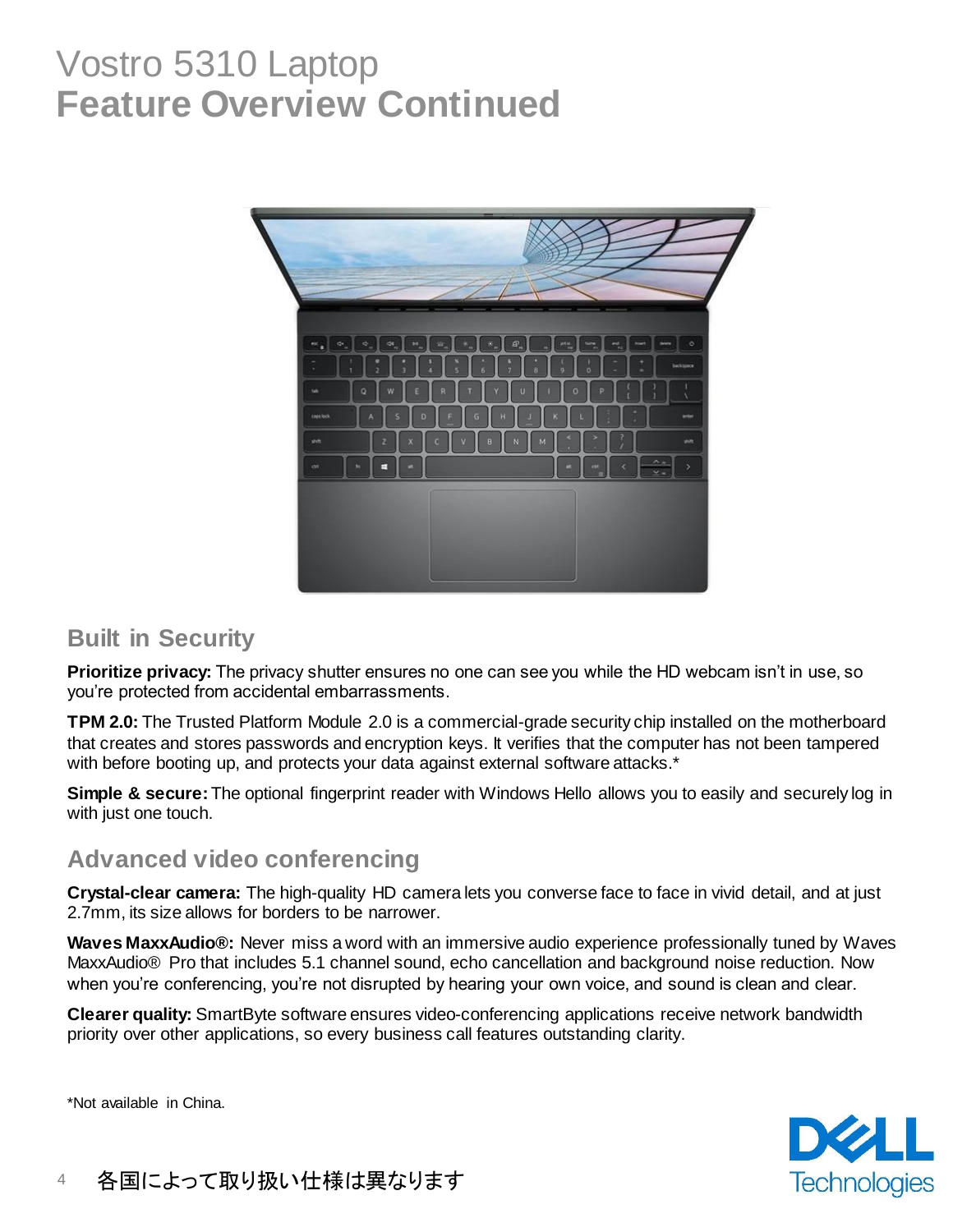# Vostro 5310 Laptop **Feature Overview Continued**



#### **Unite your devices with Dell Mobile Connect**

**Stay focused and connected:** Stay focused on tasks by interacting with your phone directly from your Dell PC– you can easily make calls, send texts, and get notifications.

**Transfer files seamlessly:** Transfer files, photos, videos, music, and documents between your PC and phone without complicated cloud storage or cumbersome cables.

**Mirror Device to PC:** Project your Android or iOS device screen onto your PC and interact with apps there.

**Maintain your privacy:** Your phone connects to your PC via Dell Mobile Connect's point-to-point, secure connection so your data is never exposed via unsecure internet connections.

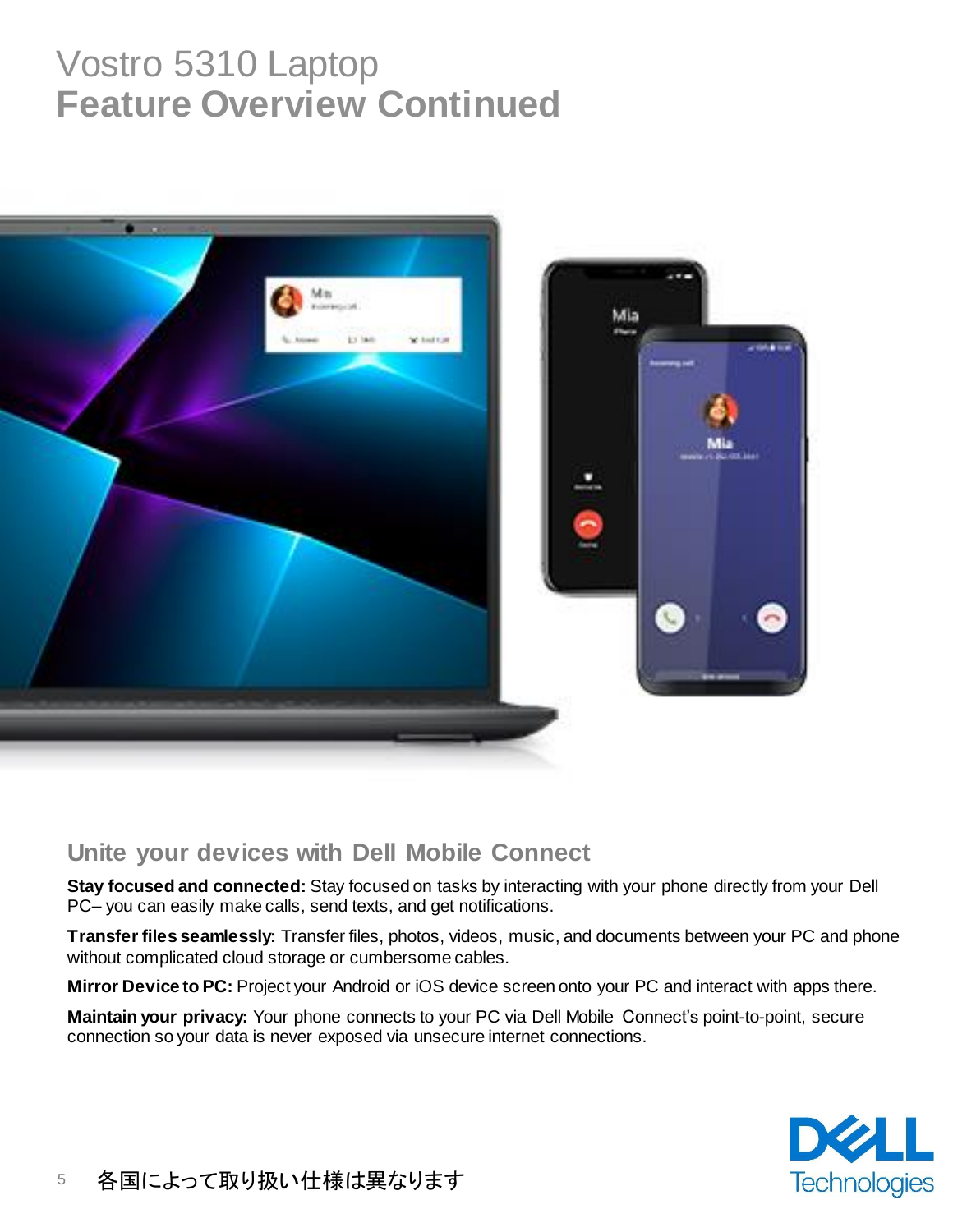### Vostro 5310 (Vostro 13 5310) Features & Technical Specifications



| <b>Feature</b>                    | <b>Technical Specification</b>                                                                                                                                  | <b>Feature</b>                       | <b>Technical Specification</b>                                                                                                                                                                      |
|-----------------------------------|-----------------------------------------------------------------------------------------------------------------------------------------------------------------|--------------------------------------|-----------------------------------------------------------------------------------------------------------------------------------------------------------------------------------------------------|
| Model Number <sup>1</sup>         | Vostro 13 5310                                                                                                                                                  | Keyboard                             | Spill resistant, Non-backlit<br>Spill resistant, backlit                                                                                                                                            |
| Processor Options <sup>1</sup>    | 11th Generation Intel® Core™ i5-11300H Processor<br>(8MB Cache, up to 4.4GHz)<br>11th Generation Intel® Core™ i7-11370H Processor<br>(12MB Cache, up to 4.8GHz) | Ports                                | 1 HDMI out 1.4b<br>1 USB 3.2 Gen 1 Type-A<br>2 Thunderbolt 4.0 (PowerDelivery & Display Port)<br>1 3.5mm Headphone/Microphone combination jack                                                      |
| Operating System <sup>1,2</sup>   | Microsoft® Windows® 10 Home 64-bit<br>Microsoft® Windows® 10 Professional 64-bit                                                                                | <b>Optical Drive</b>                 | No optical drive                                                                                                                                                                                    |
| Memory Options <sup>1,2,3</sup>   | 8GB, onboard, LPDDR4x, 4267MHz<br>16GB, onboard, LPDDR4x, 4267MHz                                                                                               | <b>Slots</b>                         | N/A                                                                                                                                                                                                 |
| <b>Hard Drive</b>                 | 256GB M.2 PCIe NVMe Solid State Drive<br>512GB M.2 PCIe NVMe Solid State Drive                                                                                  | <b>Dimensions</b><br>and Weight      | <b>UMA Graphic Config.</b><br>$H/W/D$ : 0.55" - 0.625" x 11.68" x 8.27"<br>$(13.9 - 15.9 \times 296.78 \times 210 \text{ mm})$<br><b>Starting Weight:</b><br>2.78 lbs. (1.26kg) based on FHD+ Panel |
| Video Card                        | Intel® Iris® Xe Graphics with shared graphics memory<br>(Ci5/Ci7 CPU)                                                                                           | Camera                               | Integrated Widescreen HD (720p) Camera with Camera<br>Shelter and Temporal Noise Reduction                                                                                                          |
| Display <sup>1</sup>              | 13.3-inch 16:10 FHD+ (1920 x 1200) Anti-Glare Non-<br>Touch Narrow Border 300nits WVA Display                                                                   | Audio and<br><b>Speakers</b>         | Stereo Speakers with Waves MaxxAudio Pro tuning<br>Integrated Dual Array Microphones3.5mm<br>Headphone/Microphone combination jack                                                                  |
| Color                             | <b>Titan Grey</b>                                                                                                                                               | Chassis                              | Aluminum and Plastic<br>Fingerprint Reader integrated into power key<br>Precision Touchpad (optional)                                                                                               |
| <b>Productivity Software</b>      | Dell Mobile Connect, Microsoft® Office Trial, Skype                                                                                                             | Wireless                             | Intel® Wi-Fi 6 2x2 (Gig+) and Bluetooth 5.1                                                                                                                                                         |
| <b>Security Software</b>          | McAfee Trial (30-day/1yr)                                                                                                                                       |                                      |                                                                                                                                                                                                     |
|                                   |                                                                                                                                                                 | Primary<br><b>Battery</b>            | 4-Cell Battery, 54 Whr (Integrated)<br>4-Cell Battery, 64 Whr (Integrated) Post-RTS                                                                                                                 |
| <b>Security</b>                   | Fingerprint Reader with Windows Hello (Optional)<br>Hardware TPM 2.0 (not av ailable in<br>China/Macao/KH/TW)                                                   | Regulatory                           | <b>ENERGY STAR 8.0</b>                                                                                                                                                                              |
|                                   | Webcam privacy shutter                                                                                                                                          | <b>AC Adapter</b>                    | 65W Power Adapter (Type-C)                                                                                                                                                                          |
| Warranty                          | 1 year limited hardware warranty<br>Additional warranty and support available for purchase                                                                      | Additional<br><b>Software</b>        | My Dell, SupportAssist, Dell Update, Dell Mobile Connect,<br>Waves MaxxAudio® Pro, Alexa (North America only)                                                                                       |
| <b>Accidental Damage Services</b> | Av ailable f or purchase                                                                                                                                        | Peripheral<br>Ecosystem <sup>1</sup> | Dell Pro Brief case 14 - PO1420C<br>Dell USB-C Mobile Adapter - Slay er 3 MLK - DA310<br>Dell 27 Monitor - E2720HS<br>Dell Multi-Device Wireless Keyboard & Mouse Combo -<br><b>KM7120W</b>         |
|                                   |                                                                                                                                                                 | Docking<br>Options <sup>1</sup>      | Dell Universal Dock   D6000                                                                                                                                                                         |

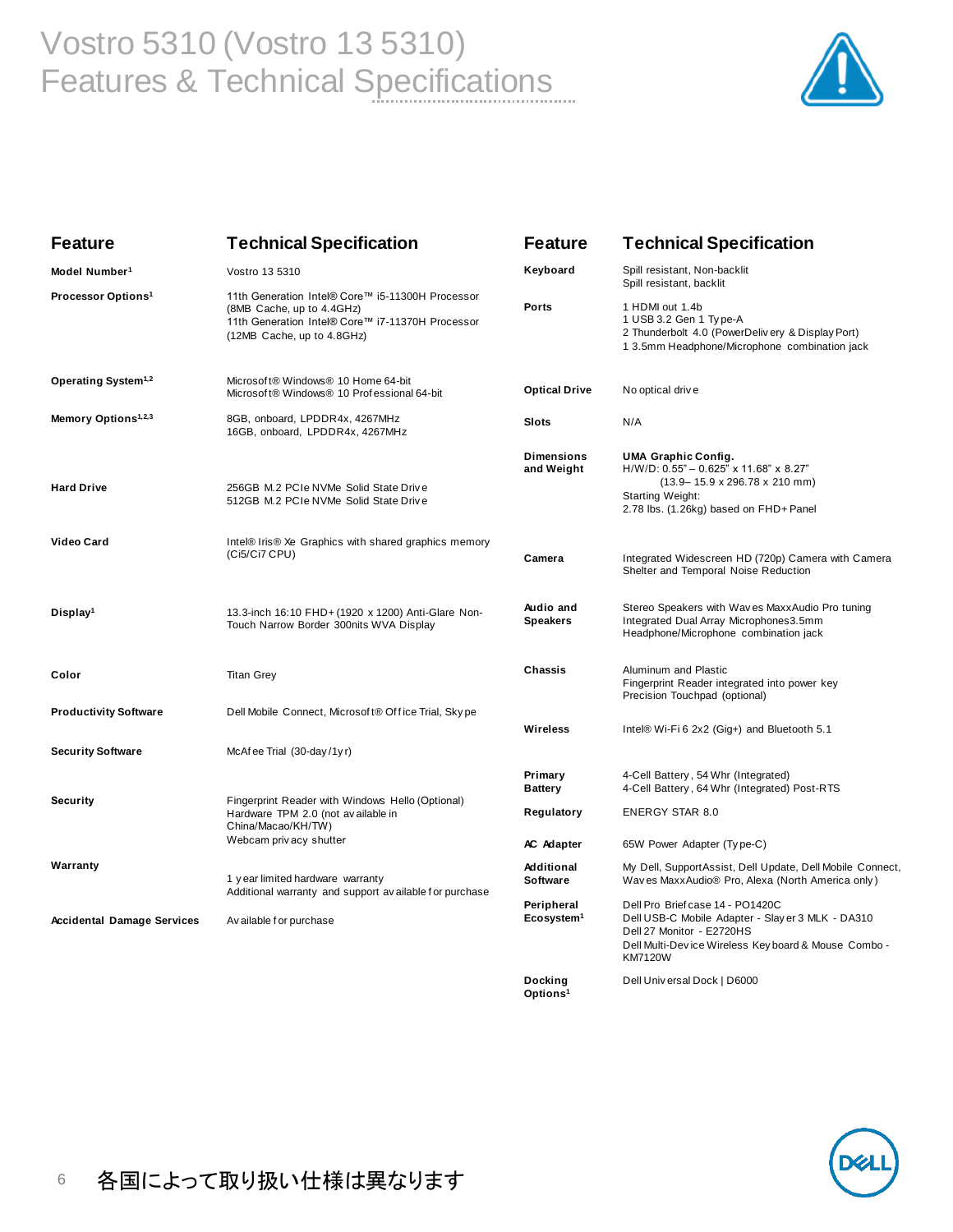## Vostro 5310 Laptop **Product Gallery – Color Options**



Titan Gray

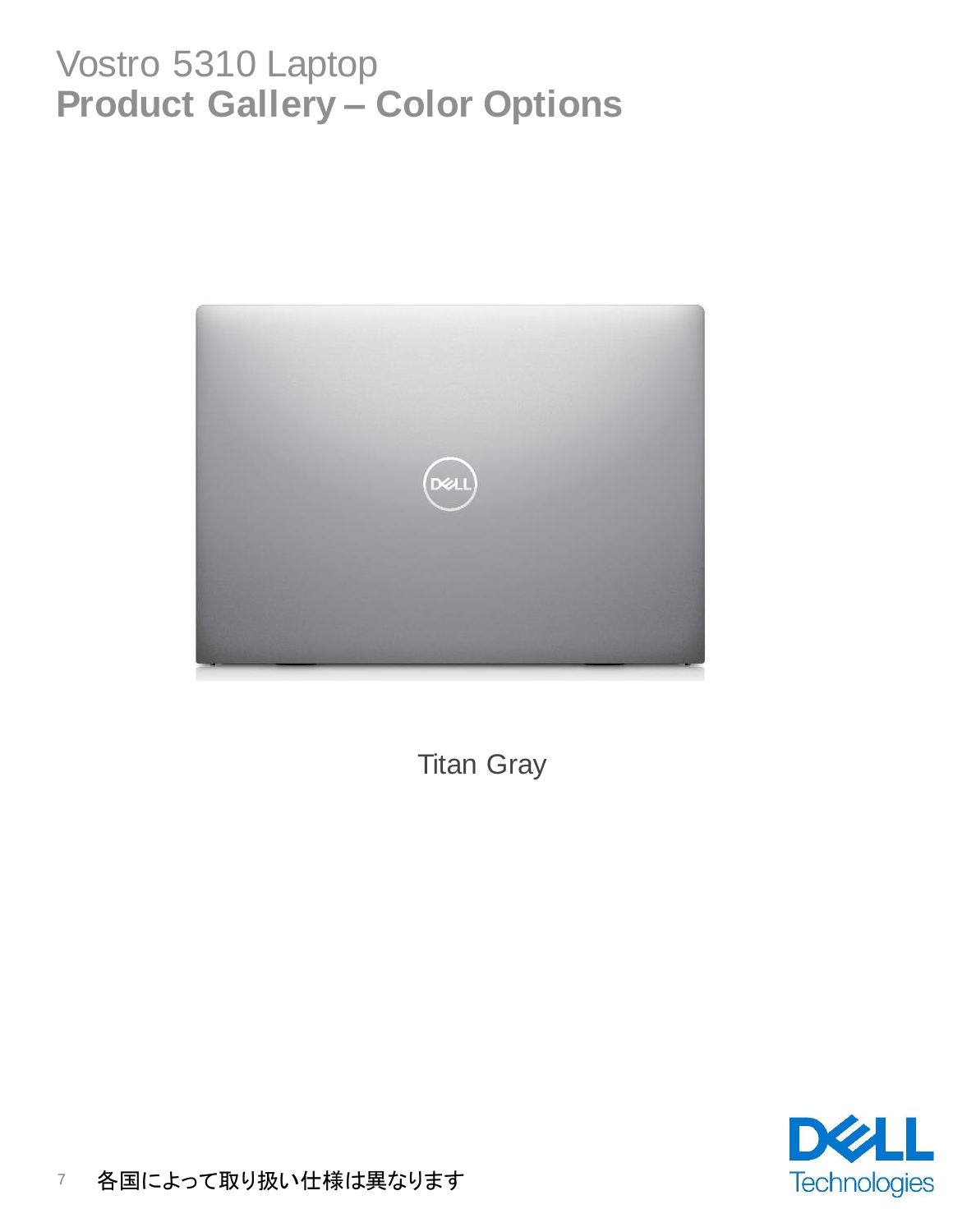# Vostro 5310 Laptop (UMA config) **Product Gallery – Dimensions**



Thickness: 13.9mm– 15.9mm (0.55" – 0.625")

\*Starting weight: 2.75 lbs. (1.26kg) based on FHD+ Panel

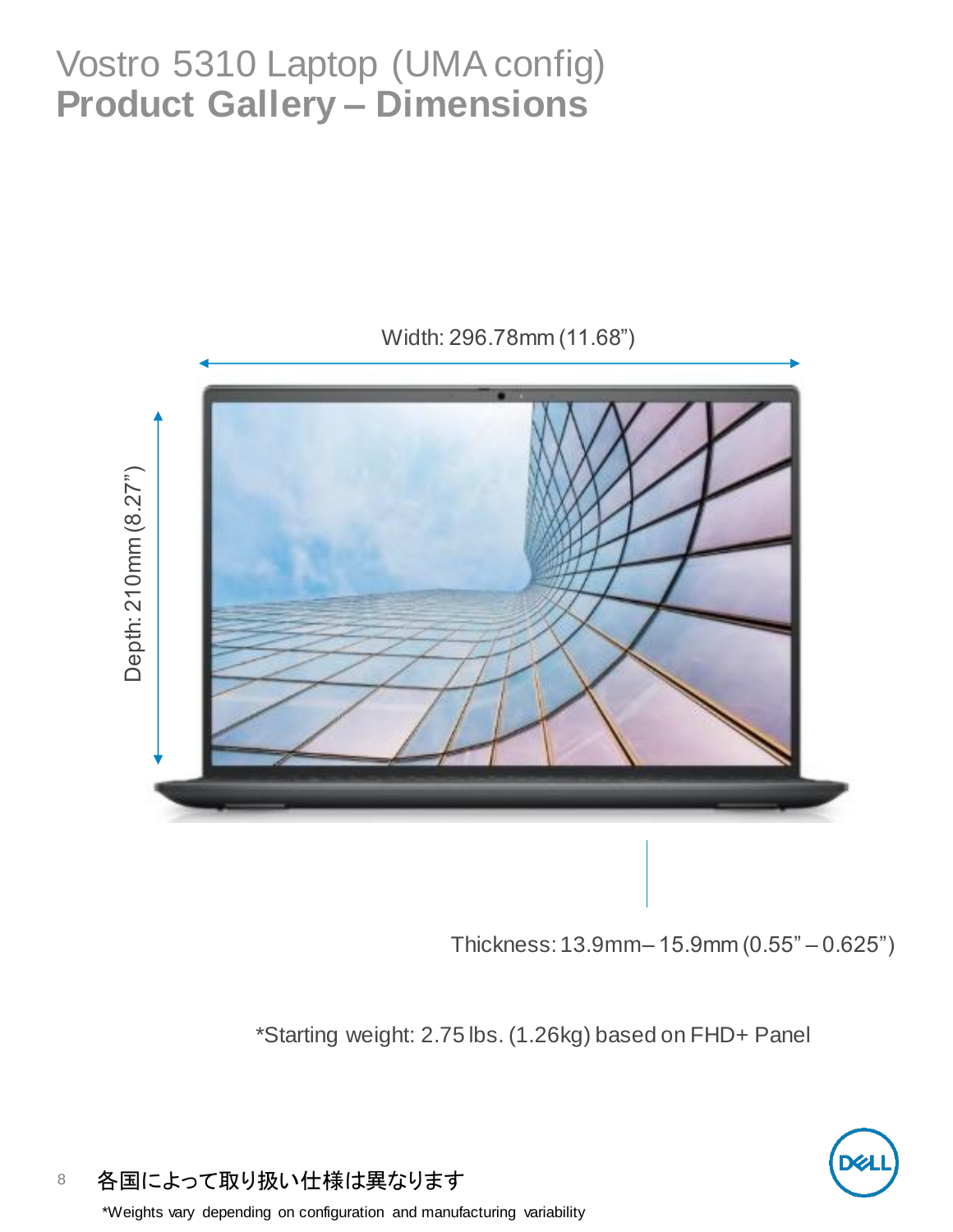# Vostro 5310 Laptop **Product Gallery – Keyboard and Display Views**



Precision touchpad

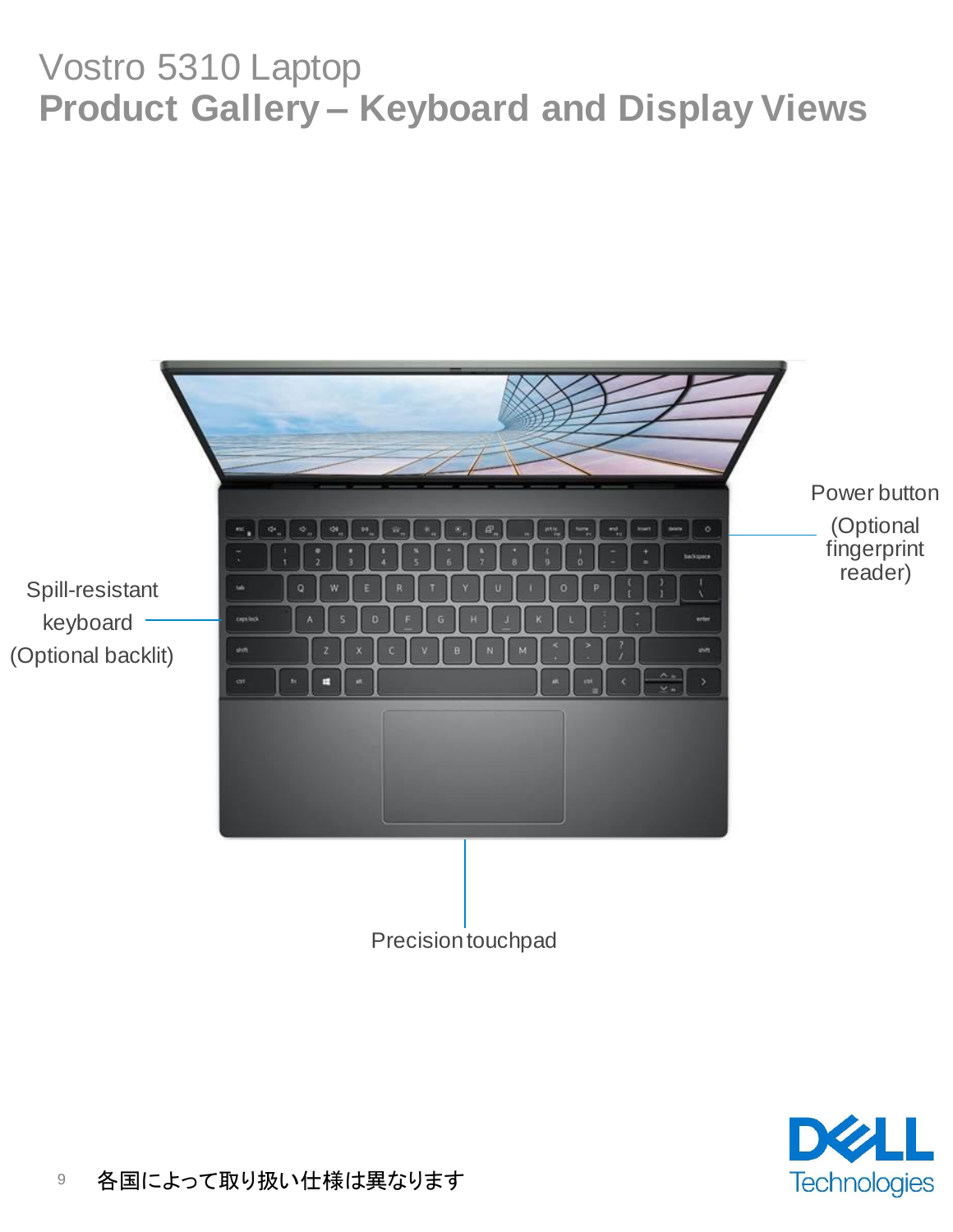# Vostro 5310 Laptop **Product Gallery – Keyboard and Display Views**

HD webcam with privacy shutter



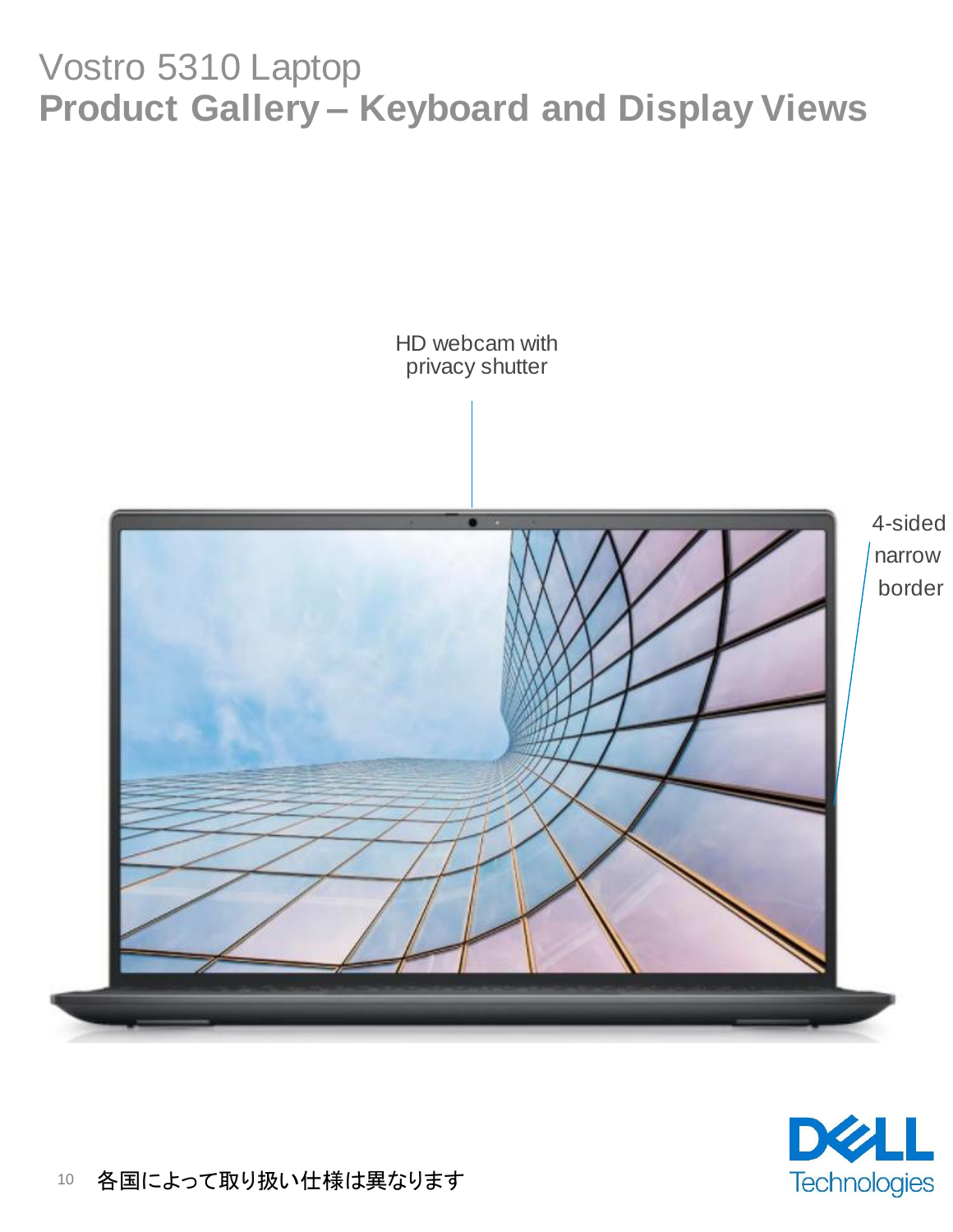# Vostro 5310 Laptop **Product Gallery – left side**



Thunderbolt 4.0 (PowerDelivery & DisplayPort)

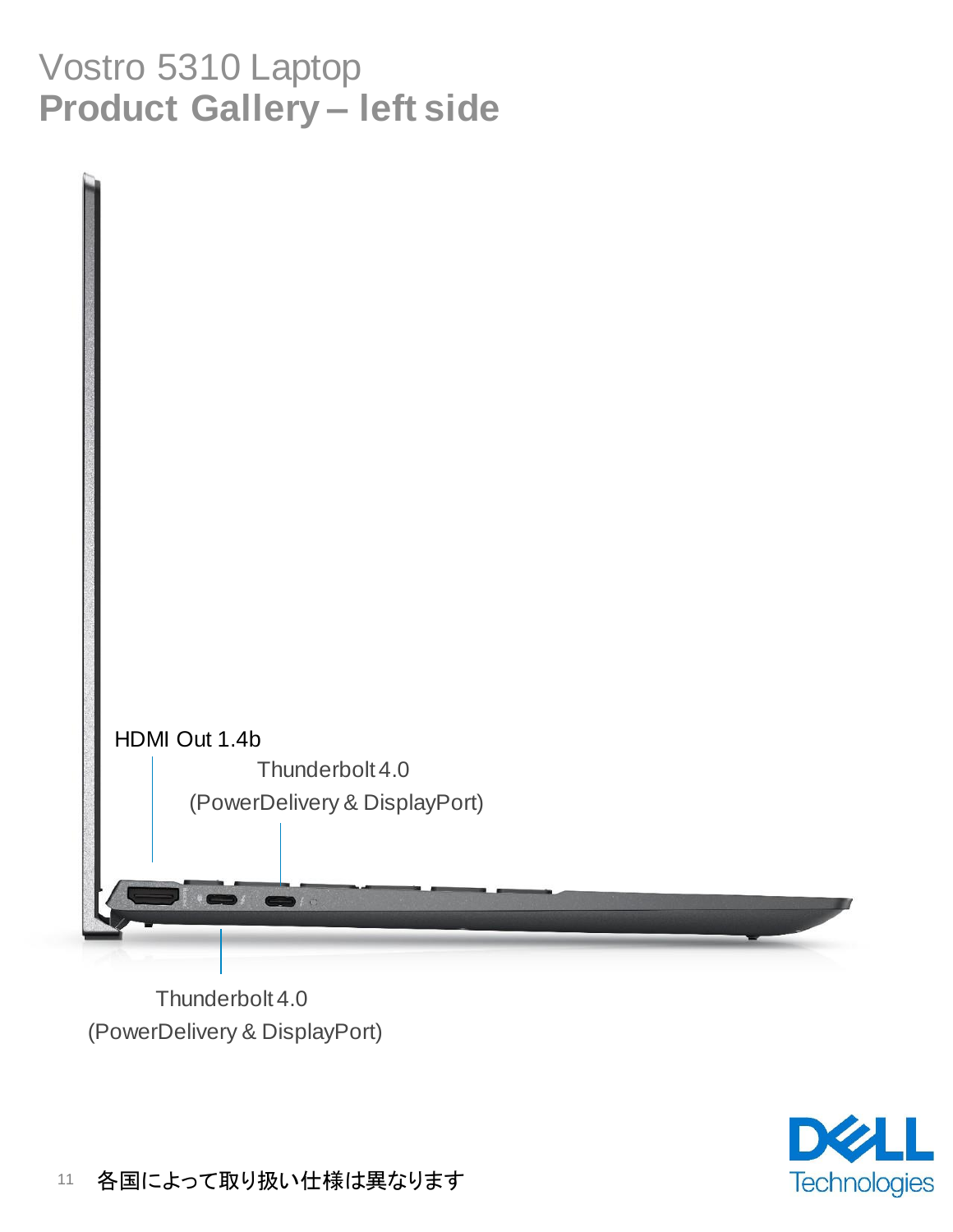# Vostro 5310 Laptop **Product Gallery – right side**



Combo Jack (Headphone/Microphone)

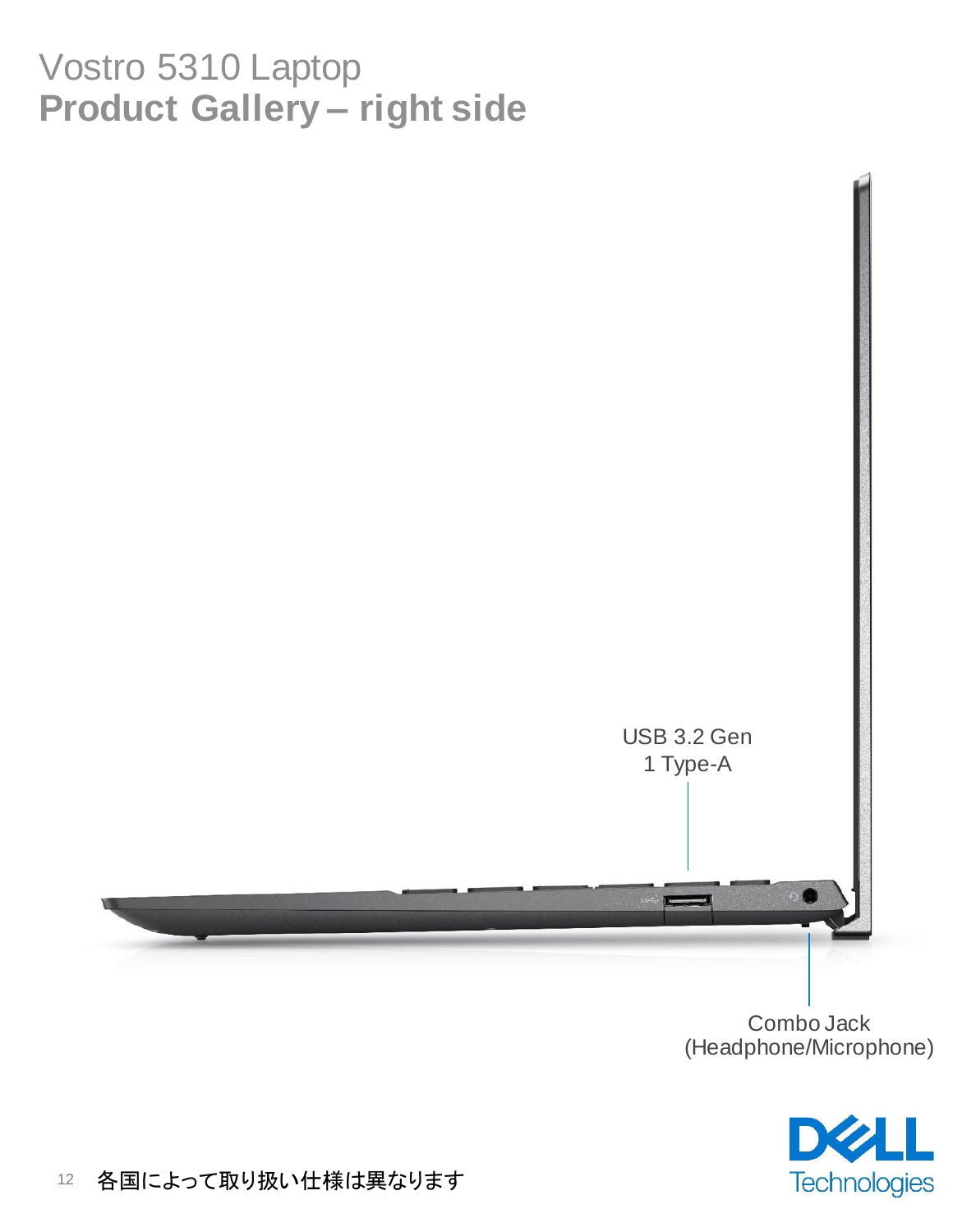### Vostro 5310 **Weight Claims**

#### **Vostro 5310**

- 1. The Vostro 5310 starting weight\* is starting from **2.78 lb (1.26Kg)** when equipped with 11th Generation Intel® Core™ H35 i5-11300H Processor, Intel® Iris Xe graphics, 8GB LPDDR4x memory, 256GB SSD, 1920\*1200 FHD+ non-touch 300 nits Anti-Glare display, 4 cell 54 WHr battery, as tested by Dell labs 03/05/2021.
- 2. The Vostro 5310 starting weight\* is starting from **2.75 lb (1.25Kg)** when equipped with 11th Generation Intel® Core™ H35 i5-11300H Processor, Intel® Iris Xe graphics, 16GB LPDDR4x memory, 512GB SSD, 2560\*1600 QHD+ non-touch 300 nits Anti-Glare display, 4 cell 54 WHr battery, as tested by Dell labs 03/05/2021.
- 3. The Vostro 5310 starting weight\* is starting from **2.78 lb (1.26Kg)** when equipped with 11th Generation Intel® Core™ H35 i7-11370H Processor, nVidia MX450 graphics, 16GB LPDDR4x memory, 512GB SSD, 2560\*1600 QHD+ non-touch 300 nits Anti-Glare display, 4 cell 54 WHr battery, as tested by Dell labs 03/05/2021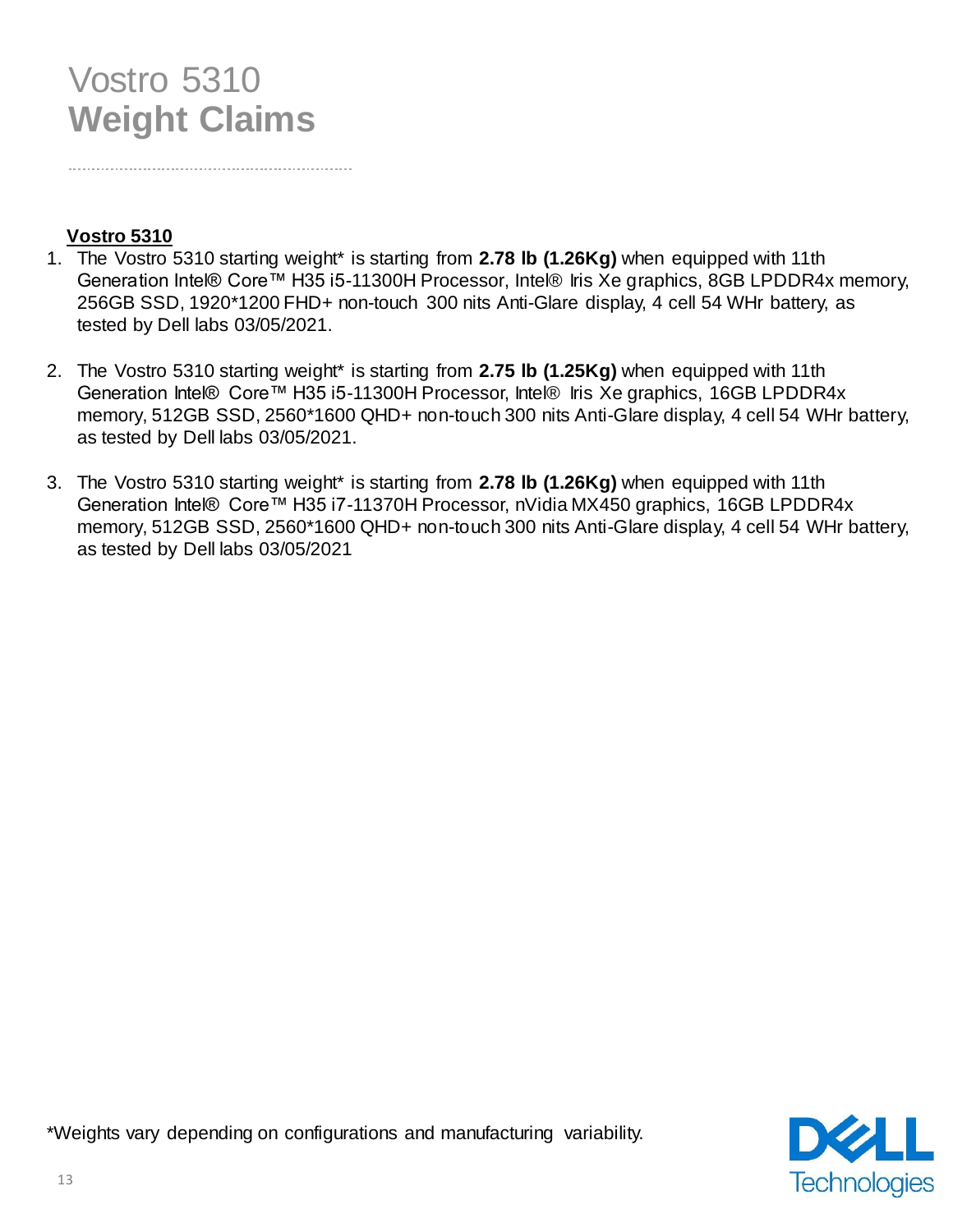### Vostro 5310 Laptop **ExpressCharge™ Claims**

#### **ExpressCharge™**

The Dell Vostro \_13\_ model \_5310\_ can charge from 0% up to 80% within 60 minutes if user selects ExpressCharge™ mode.



<sup>\*</sup> ExpressCharge must be enabled within Dell Power Manager software. System must be powered off or in hibernation mode for ExpressCharge feature to function. After charging has reached the stated capacity, charging speed will return to normal speed. Recommended for use with the provided Dell power adapter; not recommended with a smaller capacity power adapter. Charging times may vary.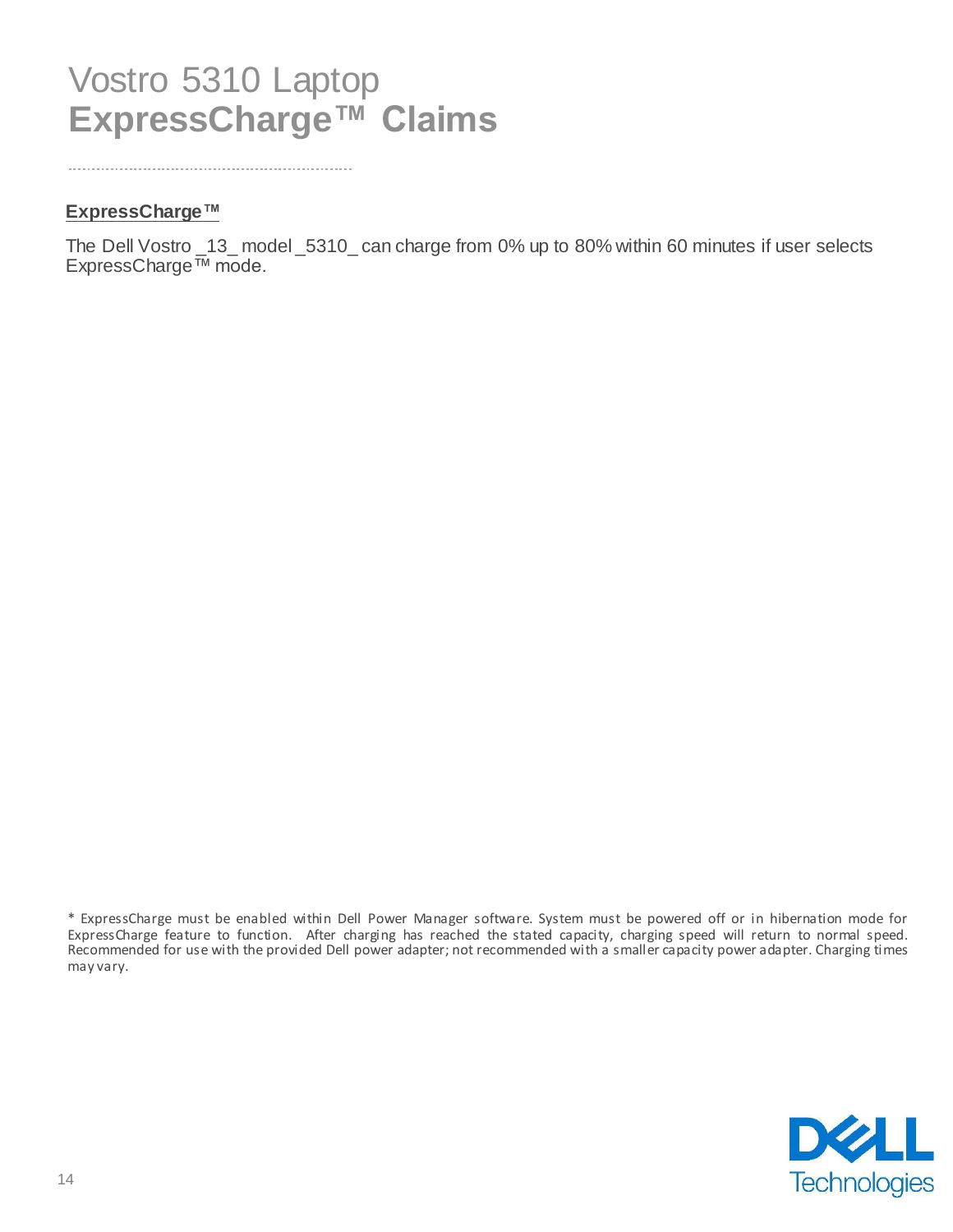# Services for Vostro

We keep you connected and productive, providing peace of mind so you can focus on what matters most. Support services are available around the globe with coverage in over 160 countries and 55 languages. Our ProSupport engineers are available 24x7 to help with hardware and software issues. In the event of spills, drops or surges, Accidental Damage Service makes repair or replacement easy. Dell strives to ensure our customers always get the most out of their technology investments.

#### **Dell Base Warranty<sup>1</sup>**

With Dell's Base Warranty, if your system encounters an issue covered by the warranty that cannot be resolved remotely, Dell will provide a convenient way to return your system to a Dell certified repair facility and return the repaired device. Your system comes with 1 year base warranty with the option to add onsite repair<sup>1</sup> and to extend the warranty for up to 4 years to ensure easy support for the life of your PC.

#### **ProSupport**

ProSupport for PCs is designed to provide fast, proactive IT support for businesses of all sizes. ProSupport makes it easy because you get a team of engineers who are always accessible, provide you with a single source for hardware and software<sup>2</sup> issues, and respond quickly to help maximize user uptime. ProSupport also features Aldriven technology for proactive monitoring and resolution of issues and automatic case creation for faster time to productivity<sup>3</sup>. ProSupport frees your IT team from time-consuming day-to-day user support, allowing them to focus on strategic priorities that move your business forward, while keeping your end-users happy and productive.

#### **ProSupport Plus for PCs**

The most complete support service that combines predictive analysis and protection for PCs to proactively resolve and prevent issues with minimal customer effort. With ProSupport Plus you will be notified about issues before they become problems, virtually eliminating unplanned downtime due to hard drive issues<sup>4</sup>. It ensures PCs are running smoothly so customers can focus on what's important.

ProSupport and ProSupport Plus with SupportAssist significantly reduced time to resolve a failed hard drive5 with:

- Up to 84% less time to resolution (6x faster than the competition)
- Up to 73% fewer steps in the support process (16 fewer steps to resolution)

#### **Accidental Damage Service<sup>5</sup>**

Coverage for accidental drops, spills, surges and breakages. Accidental Damage Service provides peace of mind for hardware systems in high-risk usage environments like home offices, schools and mobile professionals. Convenient repair or replacement of damaged systems helps minimize downtime and increase productivity. Accidental Damage Service can provide repair of your system for accidents up to 4 years, not otherwise covered by the Limited Hardware Warranty. By providing enhanced coverage at an exceptional value, Accidental Damage Service helps reduce out of pocket expenses and improves cost control.

3 - SupportAssist not available on Linux, Windows 10S, Windows RT, Windows 10 CMIT Government Edition, Android, Ubuntu or Chrome based products. SupportAssist automatically detects and proactively alerts Dell to: operating system issues, software upgrades, driver updates and patches, malware, virus infected files, failures of hard drives, batteries, memory, internal cables, thermal sensors, heat sinks, fans, solid state drives and video cards. Predictive analysis failure detection includes hard drives, solid state drives and batteries.

4 - Based on a Principled Technologies test report, "Dell ProSupport Plus warns you about hardware issues so you can fix them before they cause downtime" dated April 2019. Testing commissioned by Dell, conducted in the United States. Actual results will vary. Full report: [http://facts.pt/0xvze8.](http://facts.pt/0xvze8) Hardware issues detected by SupportAssist include hard drives, solid state drives, batteries and fans.

5 - Based on a Principled Technologies test report, "Spend Less Time and Effort Troubleshooting Laptop Hardware Failures" dated April 2018. Testing commissioned by Dell, conducted in the United States. Actual results will vary. Full report:<http://facts.pt/L52XKM>

6 - This service excludes theft, loss, and damage due to fire, flood or other acts of nature, or intentional damage. Customers may be required to return unit to Dell. Limit of 1 qualified incident per contract year. For complete details, visit www.dell.com/service-



<sup>1 -</sup> Remote Diagnosis is determination by online/phone technician of cause of issue; may involve customer access to inside of system and multiple or extended sessions. If issue is<br>covered by Base Warranty and not resolved r Service is provided by Dell Marketing L.P. Availability varies. Other conditions apply. For complete details about Onsite Ser vice, see dell.com/ service contracts

<sup>2 -</sup> For the IoT Edge Gateway, excludes certain software, OS and third party apps.